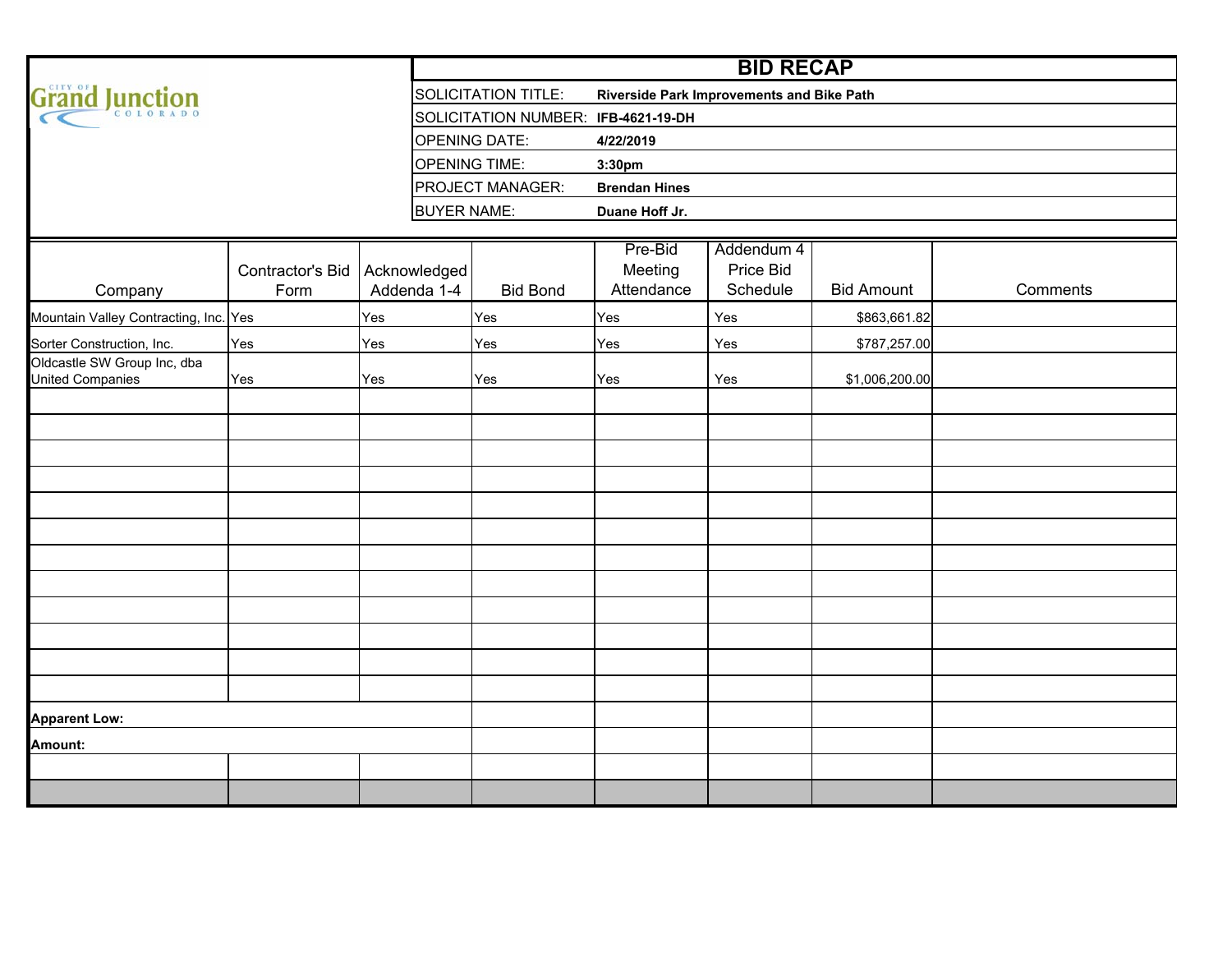## **Bid Summary Riverside Park Improvements and Bike Path (Addendum #4)**

Bid Opening: April 22, 2019

By: Brendan Hines, Project Manager

|                 |       |                                                                                                                                                                                                                     |           |             |     | <b>Engineer's Estimate</b> |               |                       | Sorter Construction, Inc. |                   |  |                       |               | Mountain Valley Contracting, Inc. |     |                       |                           | Oldcastle SW Group Inc., dba<br><b>United Companies</b> |  |                       |  |  |  |
|-----------------|-------|---------------------------------------------------------------------------------------------------------------------------------------------------------------------------------------------------------------------|-----------|-------------|-----|----------------------------|---------------|-----------------------|---------------------------|-------------------|--|-----------------------|---------------|-----------------------------------|-----|-----------------------|---------------------------|---------------------------------------------------------|--|-----------------------|--|--|--|
|                 |       |                                                                                                                                                                                                                     |           |             |     |                            |               |                       |                           |                   |  |                       |               |                                   |     |                       |                           |                                                         |  |                       |  |  |  |
| Item<br>No.     | CDOT, | City Ref. Description                                                                                                                                                                                               |           |             |     |                            |               |                       |                           | <b>Unit Price</b> |  |                       |               |                                   |     |                       |                           | Unit Price                                              |  |                       |  |  |  |
|                 |       |                                                                                                                                                                                                                     | Quantity  | Units       |     | Unit Price                 |               | <b>Extended Price</b> |                           |                   |  | <b>Extended Price</b> |               | Unit Price                        |     | <b>Extended Price</b> |                           |                                                         |  | <b>Extended Price</b> |  |  |  |
|                 | 108.2 | 6" Storm Drain Pipe (C-900 PVC)                                                                                                                                                                                     | 132.      | LF.         | \$  | 31.00                      | - \$          | 4,092.00              | \$                        | 19.25 \$          |  | 2,541.00              | \$            | 47.43 \$                          |     | 6,260.76              | \$                        | 40.00 \$                                                |  | 5,280.00              |  |  |  |
| -2              | 108.2 | 12" Storm Drain Pipe (C-900 PVC)                                                                                                                                                                                    | 380.      | LF.         |     | 35.00                      | - \$          | 13,300.00             | \$                        | $34.50$ \$        |  | 13,110.00             | \$            | 41.85 \$                          |     | 15,903.00             | \$                        | 46.00 \$                                                |  | 17,480.00             |  |  |  |
| 3               | 108.2 | 12" Storm Drain Pipe (RCP)                                                                                                                                                                                          | 26.       | LF.         |     | 32.00                      | - \$          | 832.00                | \$                        | 53.50 \$          |  | 1,391.00              | \$            | 61.70 \$                          |     | 1,604.20              | \$                        | 64.00 \$                                                |  | 1,664.00              |  |  |  |
|                 | 108.2 | 18" Storm Drain Pipe (C-900 PVC)                                                                                                                                                                                    | 15.       | LF          |     | 42.00 \$                   |               | 630.00                | \$                        | 78.00 \$          |  | 1,170.00              | \$            | 158.27 \$                         |     | 2,374.05              | \$                        | 167.00 \$                                               |  | 2,505.00              |  |  |  |
| 5               | 108.2 | 18" Storm Drain Pipe (RCP)                                                                                                                                                                                          | 40.       | LF.         |     | 45.00                      | - \$          | 1,800.00              | \$                        | 49.00 \$          |  | 1,960.00              | \$            | 95.19 \$                          |     | 3,807.60              | \$                        | 116.00 \$                                               |  | 4,640.00              |  |  |  |
| 5               | 108.5 | Manhole Barrel Section (D>5')(48"<br>I.D.                                                                                                                                                                           | 3.        | <b>VLF</b>  |     | 204.00 \$                  |               | 612.00                | \$                        | 104.00 \$         |  | 312.00                | \$            | 521.01 \$                         |     | 1,563.03              | \$                        | 230.00 \$                                               |  | 690.00                |  |  |  |
| 6               | 108.5 | Storm Sewer Basic Manhole (48" I.D.)                                                                                                                                                                                | 2.        | EA          |     | 2,750.00 \$                |               | 5,500.00              | \$                        | 2,500.00 \$       |  | 5,000.00              | -\$           | $2,330.15$ \$                     |     | 4,660.30              | \$                        | 2,700.00 \$                                             |  | 5,400.00              |  |  |  |
|                 | 108.5 | ADS Inlets or engineer approved                                                                                                                                                                                     | 3.        | EA          | -\$ | 900.00 \$                  |               | 2,700.00              | $\frac{1}{2}$             | 850.00 \$         |  | 2,550.00              | \$            | 1,340.46 \$                       |     | 4,021.38              | \$                        | 1,130.00 \$                                             |  | 3,390.00              |  |  |  |
| 8               | 108.6 | Special Small Storm Drain Area Inlet<br>(see plan details)                                                                                                                                                          | 1.        | EA          |     | 2,400.00 \$                |               | 2,400.00              | \$                        | 2,400.00 \$       |  | 2,400.00              | \$            | 4,347.86 \$                       |     | 4,347.86              | \$                        | 2,510.00 \$                                             |  | 2,510.00              |  |  |  |
|                 |       | 108.6 Large Area Inlet (24"x36")                                                                                                                                                                                    |           | EA          | \$  | 3,500.00 \$                |               | 24,500.00             | $\boldsymbol{\mathsf{S}}$ | 2,640.00 \$       |  | 18,480.00             | \$            | 3,396.30 \$                       |     | 23,774.10             | \$                        | 2,300.00 \$                                             |  | 16,100.00             |  |  |  |
| 10 <sup>°</sup> | 202   | Removal of Asphalt (full depth)                                                                                                                                                                                     | 6,825.    | SY          | \$  | 5.00                       | - \$          | 34,125.00             | $\mathfrak{S}$            | $3.50$ \$         |  | 23,887.50             | $\sqrt[6]{3}$ | $3.46$ \$                         |     | 23,614.50             | \$                        | $3.40$ \$                                               |  | 23,205.00             |  |  |  |
| -11             | 202   | Removal of Concrete (all concrete                                                                                                                                                                                   | 285.      | SY          | \$  | 12.00                      | $\sqrt[6]{3}$ | 3,420.00              | \$                        | $12.50$ \$        |  | 3,562.50              | \$            | 17.14                             | \$  | 4,884.90              | \$                        | $17.00$ \$                                              |  | 4,845.00              |  |  |  |
|                 |       | features noted as being removed on<br>the plans)                                                                                                                                                                    |           |             |     |                            |               |                       |                           |                   |  |                       |               |                                   |     |                       |                           |                                                         |  |                       |  |  |  |
| 12              | 202   | Removal of Ground Sign-Contractor<br>Shall Remove Sign and Post and<br>Return to The Traffic Department at<br>City Shops. Contractor to Provide<br>Temporary Stop Signs, and<br>Regulatory Signs Per the M.U.T.C.D. | 11.       | EA          | \$  | 250.00 \$                  |               | 2,750.00              | \$                        | $50.00$ \$        |  | 550.00                | \$            | $33.68$ \$                        |     | 370.48                | $\boldsymbol{\mathsf{S}}$ | 28.00 \$                                                |  | 308.00                |  |  |  |
| 13              | 108.7 | <b>Granular Stabilization Material (Type</b><br>B)                                                                                                                                                                  | 100.      | <b>TON</b>  | \$  | $17.55$ \$                 |               | 1,755.00              | \$                        | $18.50$ \$        |  | 1,850.00              | -\$           | $28.44$ \$                        |     | 2,844.00              | \$                        | 75.00 \$                                                |  | 7,500.00              |  |  |  |
| 14              | 203   | Excavation                                                                                                                                                                                                          | 2,100.    | CY          | \$  | 12.50                      | \$            | 26,250.00             | \$                        | $9.00$ \$         |  | 18,900.00             | -\$           | 3.55                              | -\$ | 7,455.00              | \$                        | 25.00 \$                                                |  | 52,500.00             |  |  |  |
| 15              | 208   | Erosion Control (Complete in Place)                                                                                                                                                                                 |           | <b>LS</b>   |     | 2,000.00 \$                |               | 2,000.00              | \$                        | 3,880.00 \$       |  | 3,880.00              | - \$          | 16,777.09 \$                      |     | 16,777.09             | \$                        | 15,000.00 \$                                            |  | 15,000.00             |  |  |  |
| 16              | 208   | <b>Stabilized Construction Entrance</b>                                                                                                                                                                             | 2.        | EA          |     | 1,500.00 \$                |               | 3,000.00              | $\mathfrak s$             | 575.00 \$         |  | 1,150.00              | - \$          | 1,650.00 \$                       |     | 3,300.00              | \$                        | 2,500.00 \$                                             |  | 5,000.00              |  |  |  |
| 17              | 209   | <b>Dust Abatement</b>                                                                                                                                                                                               | 90.       | <b>DAYS</b> | -\$ | $71.00$ \$                 |               | 6,390.00              | \$                        | 52.00 \$          |  | 4,680.00              | -\$           | 244.45 \$                         |     | 22,000.50             | \$                        | $25.00$ \$                                              |  | 2,250.00              |  |  |  |
| 18              | 210   | Adjust MH Rim to Finished Grade                                                                                                                                                                                     | 15.       | EA          | -S  | 450.00 \$                  |               | 6,750.00              | \$                        | 500.00 \$         |  | 7,500.00              |               | 202.35 \$                         |     | 3,035.25              | \$                        | 715.00 \$                                               |  | 10,725.00             |  |  |  |
| 19              | 210   | Replace Vertical Curb Intlet Frame<br>and Grate with Area Inlet Frame and<br>Grate and adjust to Final Grade                                                                                                        | 1.        | EA          | \$  | 350.00 \$                  |               | 350.00                | $\sqrt[6]{2}$             | 1,200.00 \$       |  | 1,200.00              | \$            | $1,104.01$ \$                     |     | 1,104.01              | \$                        | 1,850.00 \$                                             |  | 1,850.00              |  |  |  |
| 20              | 304   | Subgrade Stabilization - Aggregate<br>Base Course (Class 3) (12" Thick)                                                                                                                                             | 400.      | SY          | \$  | $10.10$ \$                 |               | 4,040.00              | $\sqrt[6]{2}$             | $14.00$ \$        |  | 5,600.00              | -\$           | $31.06$ \$                        |     | 12,424.00             | \$                        | $21.00$ \$                                              |  | 8,400.00              |  |  |  |
| 21              | 304   | Aggregate Base Course Shoulder<br>(Class 6) (4" Thick)                                                                                                                                                              | 610.      | SY          | \$  | 4.00 $$$                   |               | 2,440.00              | \$                        | $6.00\quad$ \$    |  | 3,660.00              | \$            | $21.77$ \$                        |     | 13,279.70             | \$                        | $8.40\degree$                                           |  | 5,124.00              |  |  |  |
| 22              | 306   | Reconditioning (12" Deep)                                                                                                                                                                                           | 3,100. SY |             | \$  | $1.50$ \$                  |               | 4,650.00              | \$                        | $1.50$ \$         |  | 4,650.00              |               | $2.13$ \$                         |     | 6,603.00              | -\$                       | 4.00 \$                                                 |  | 12,400.00             |  |  |  |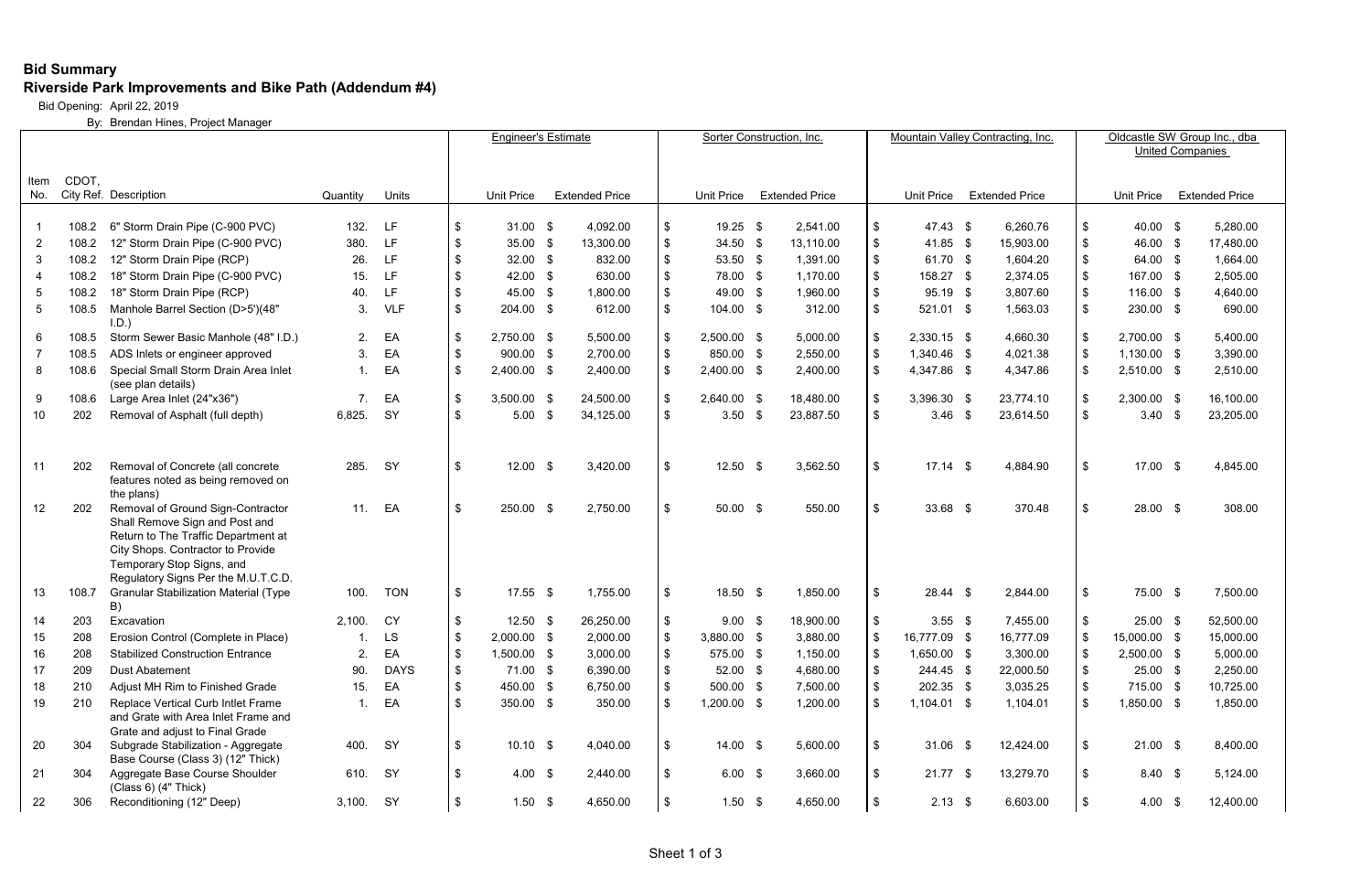## **Bid Summary Riverside Park Improvements and Bike Path (Addendum #4)**

Bid Opening: April 22, 2019

By: Brendan Hines, Project Manager

|             |       |                                                                                                                                                                              | <b>Engineer's Estimate</b> |            |                           | Sorter Construction, Inc. |  |                       |                            |                   |      |                       | Mountain Valley Contracting, Inc. | Oldcastle SW Group Inc., dba<br><b>United Companies</b> |      |                       |     |              |      |                       |
|-------------|-------|------------------------------------------------------------------------------------------------------------------------------------------------------------------------------|----------------------------|------------|---------------------------|---------------------------|--|-----------------------|----------------------------|-------------------|------|-----------------------|-----------------------------------|---------------------------------------------------------|------|-----------------------|-----|--------------|------|-----------------------|
|             |       |                                                                                                                                                                              |                            |            |                           |                           |  |                       |                            |                   |      |                       |                                   |                                                         |      |                       |     |              |      |                       |
| Item<br>No. | CDOT, | City Ref. Description                                                                                                                                                        | Quantity                   | Units      |                           | <b>Unit Price</b>         |  | <b>Extended Price</b> |                            | <b>Unit Price</b> |      | <b>Extended Price</b> |                                   | Unit Price                                              |      | <b>Extended Price</b> |     | Unit Price   |      | <b>Extended Price</b> |
| 23          | 304   | Aggregate Base Course (below HMA)<br>(Class 6) (13" Thick)                                                                                                                   | 1,800.                     | <b>SY</b>  | \$                        | $12.00$ \$                |  | 21,600.00             | $\boldsymbol{\mathcal{S}}$ | $15.00$ \$        |      | 27,000.00             | \$                                | 18.33                                                   | - \$ | 32,994.00             | \$  | $21.00$ \$   |      | 37,800.00             |
| 24          | 401   | Hot Mix Asphalt (5" thick) (Grading SX<br>75, Binder Grade 64-22)                                                                                                            | 500.                       | <b>TON</b> | \$                        | 85.60 \$                  |  | 42,800.00             | $\mathbf{\$}$              | 99.00 \$          |      | 49,500.00             | $\mathfrak{S}$                    | 102.30 \$                                               |      | 51,150.00             | \$  | 115.00 \$    |      | 57,500.00             |
| 25          | 420   | Geosynthetics - Mirafi RS580i or<br>approved equal                                                                                                                           | 400.                       | SY         | $\boldsymbol{\mathsf{S}}$ | $5.40$ \$                 |  | 2,160.00              | \$                         | $8.00$ \$         |      | 3,200.00              |                                   | $7.57$ \$                                               |      | 3,028.00              | \$  | $6.10$ \$    |      | 2,440.00              |
| 26          | 608   | Concrete Curb and Gutter (2' Wide) to<br>include 6" of Class 6 Aggregate Base<br>Course.                                                                                     | 900.                       | LF         | $\mathfrak{S}$            | 19.00 \$                  |  | 17,100.00             | \$                         | $24.50$ \$        |      | 22,050.00             | \$                                | $24.43$ \$                                              |      | 21,987.00             | \$  | $29.50$ \$   |      | 26,550.00             |
| 27          | 608   | Concrete Curb and Gutter (1.5' Wide)<br>to include 6" of Class 6 Aggregate<br>Base Course.                                                                                   | 800.                       | LF         | \$                        | $18.00$ \$                |  | 14,400.00             | \$                         | $23.00$ \$        |      | 18,400.00             | \$                                | 23.41                                                   | - \$ | 18,728.00             | \$  | $26.50$ \$   |      | 21,200.00             |
| 28          | 608   | Concrete Sidewalk (6" Thick) to<br>include 6" of Class 6 Aggregate Base<br>Course.                                                                                           | 3,111. SY                  |            | \$                        | 53.70 \$                  |  | 167,060.70            | $\sqrt[6]{2}$              | 59.00             | - \$ | 183,549.00            | \$                                | 57.11                                                   | - \$ | 177,669.21            | \$  | 65.00        | - \$ | 202,215.00            |
| 29          | 608   | Concrete Pavement (Parking & Alley)<br>(8" Thick) to include 6" of Class 6<br>Aggregate Base Course.                                                                         | 900.                       | SY         | \$                        | 62.40 \$                  |  | 56,160.00             | \$                         | 81.00 \$          |      | 72,900.00             | \$                                | 80.64 \$                                                |      | 72,576.00             | \$  | 86.00 \$     |      | 77,400.00             |
| 30          | 608   | Concrete Driveway Section (8" thick)<br>includes 6" CL6 ABC                                                                                                                  | 100.                       | SY         | \$                        | 105.00 \$                 |  | 10,500.00             | $\boldsymbol{\mathcal{S}}$ | 79.75 \$          |      | 7,975.00              | \$                                | 81.24 \$                                                |      | 8,124.00              | \$  | 88.00 \$     |      | 8,800.00              |
| 31          | 608   | Concrete Corner Fillet to include 6" of<br>Class 6 Aggregate Base Course.                                                                                                    | 15.                        | SY         | \$                        | 99.00 \$                  |  | 1,485.00              | \$                         | 94.00 \$          |      | 1,410.00              | \$                                | 104.67 \$                                               |      | 1,570.05              | \$  | 103.00 \$    |      | 1,545.00              |
| 32          | 608   | Concrete Curb Ramp to include 6" of<br>Class 6 Aggregate Base Course.                                                                                                        | 28.                        | <b>SY</b>  | $\boldsymbol{\mathsf{S}}$ | 77.30 \$                  |  | 2,164.40              | \$                         | 104.00 \$         |      | 2,912.00              | $$^{\circ}$                       | 115.78 \$                                               |      | 3,241.84              | \$  | 113.00 \$    |      | 3,164.00              |
| 33          | 608   | Post Tension Basketball Court<br>Concrete Slab (45' x 75') to include all<br>appurtenances. Contractor to provide<br>shop drawing stamped by<br><b>Professional Engineer</b> | 3,375.                     | <b>SF</b>  | $\boldsymbol{\mathsf{S}}$ | $15.00$ \$                |  | 50,625.00             | \$                         | $15.00$ \$        |      | 50,625.00             | \$                                | $20.12$ \$                                              |      | 67,905.00             | -\$ | $18.40$ \$   |      | 62,100.00             |
| 34          | 608   | Detectable Warning (Cast Iron, Wet<br>Set) (2'x2)                                                                                                                            | 9.                         | EA         | \$                        | 120.00 \$                 |  | 1,080.00              | \$                         | 198.00 \$         |      | 1,782.00              | \$                                | 198.00 \$                                               |      | 1,782.00              | -\$ | 190.00 \$    |      | 1,710.00              |
| 35          | 620   | <b>Sanitary Facility</b>                                                                                                                                                     |                            | EA         | \$                        | $1,200.00$ \$             |  | 1,200.00              | -\$                        | 240.00 \$         |      | 240.00                |                                   | 550.00 \$                                               |      | 550.00                | -\$ | 315.00 \$    |      | 315.00                |
| 36          | 625   | <b>Construction Surveying</b>                                                                                                                                                |                            | LS         | \$                        | 7,500.00 \$               |  | 7,500.00              | -\$                        | 19,250.00 \$      |      | 19,250.00             |                                   | 10,450.00 \$                                            |      | 10,450.00             |     | 34,000.00 \$ |      | 34,000.00             |
| 37          | 626   | Mobilization                                                                                                                                                                 |                            | LS         | \$                        | 20,000.00 \$              |  | 20,000.00             | \$                         | 24,165.00 \$      |      | 24,165.00             |                                   | $9,205.21$ \$                                           |      | 9,205.21              | \$  | 73,000.00 \$ |      | 73,000.00             |
| 38          | 627   | Preformed Thermoplastic Pavement<br>Marking (4" White Solid)                                                                                                                 | 660.                       | <b>LF</b>  | \$                        | 4.40 $\frac{1}{2}$        |  | 2,904.00              | -\$                        | $3.60$ \$         |      | 2,376.00              |                                   | $3.58$ \$                                               |      | 2,362.80              | \$  | $3.50$ \$    |      | 2,310.00              |
| 39          | 627   | Preformed Thermoplastic Pavement<br>Marking (Handicap Symbol)                                                                                                                | 4.                         | EA         | \$                        | 1,000.00 \$               |  | 4,000.00              | \$                         | 242.00 \$         |      | 968.00                | \$                                | 242.00 \$                                               |      | 968.00                | \$  | 230.00 \$    |      | 920.00                |
| 40          | 630   | Traffic Control (Complete In Place)                                                                                                                                          |                            | 1. LS      | \$                        | $2,500.00$ \$             |  | 2,500.00              | \$                         | 500.00 \$         |      | 500.00                | \$                                | 28,490.00 \$                                            |      | 28,490.00             | \$  | 25,000.00 \$ |      | 25,000.00             |